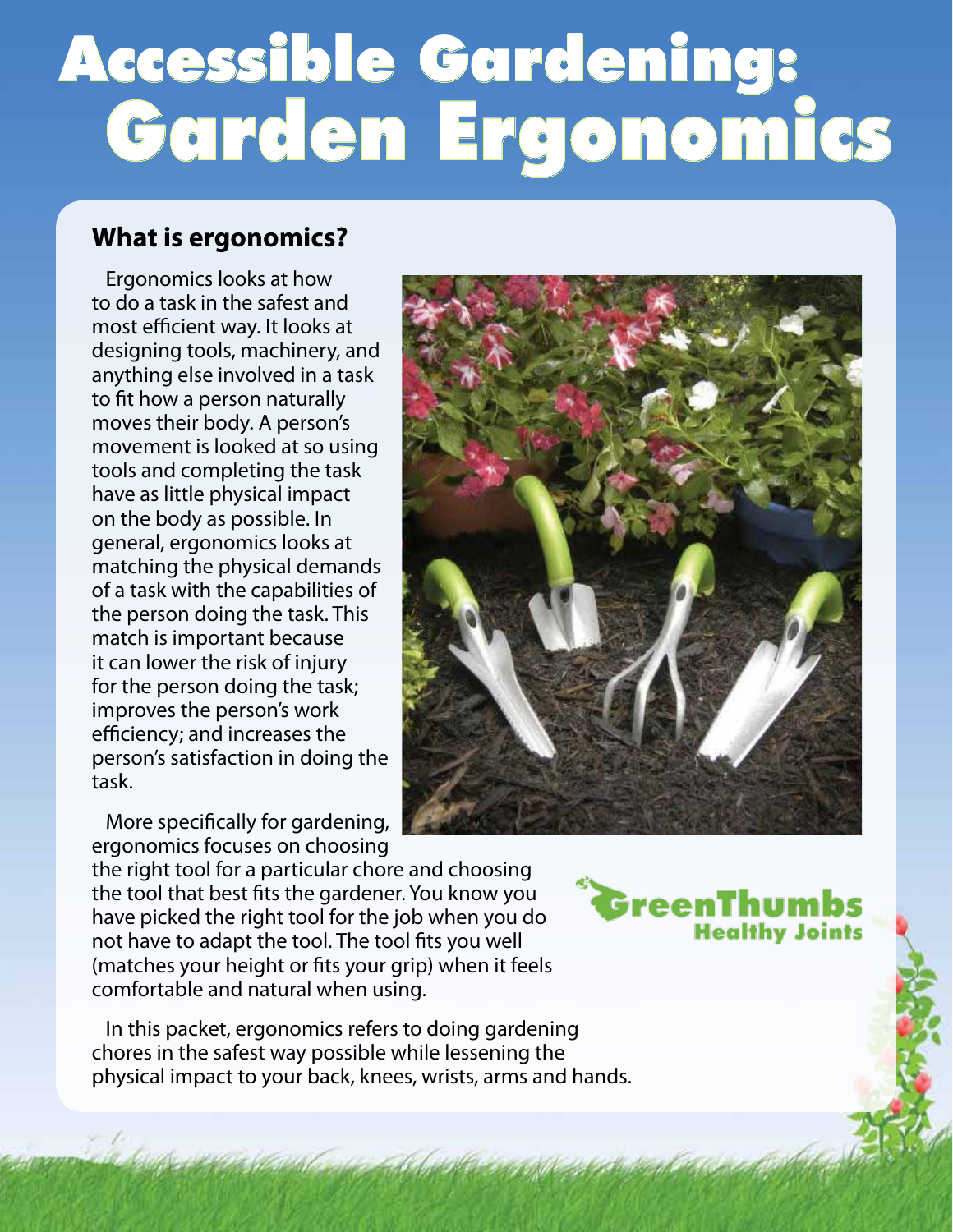#### **Ergonomic considerations**

 Keeping good posture, i.e. keeping your back straight, is a quick and easy way to lessen stress on your tendons and joints. Injuries can be prevented by reducing this stress. Keeping good posture also decreases muscle pain and fatigue.

- Keeping your back straight is easier if you use long-handled tools and handle extenders, such as hoes, rakes, and brooms. Keeping your back straight helps the nerves in your back from stretching and stressing your spine.
	- Long-handled tools should be as tall as, or taller, than you. This lets you stand straight. Grasp the handle with both hands, thumbs up, and bend with your knees to move the tool sideways.
- Bend your knees, not your back. It also helps to carry boxes and bags from the bottom, not by their tops or handles. Lift the object by holding its bottom and straighten your knees while in the bent position. This keeps your back straight when you stand up.
- When working close to the ground, as when you are weeding, kneel with one knee, not both. Kneeling on both knees can cause you to round your back. You can keep your back straight by kneeling only on one knee.
- Whether you garden while sitting or kneeling, bend forward from your hips. This helps keep your back straight and your back from rounding.
- Tools with built-up cushioned grips, or grip handles that clamp onto a standard tool, make handles larger and easier to hold. These handles lessen the impact that work has on your hands and wrists. This in turn makes you feel less strain, stress and pain.
- Cushioned grips and grip handles prevent wrists from bending forward or being pushed toward one side. This can cause loss of grip strength and can hurt your joints. Repetitive motion injuries, like carpal tunnel syndrome, could develop.
- You can adapt long handled tools to work for you in a sitting position. Place a triangular block of 4" x 4" x 1" lumber on the ground with the tool propped over it. The wood supports the weight of the tool so your energy is used to move the tool. Your energy is not wasted in holding, directing, or lifting the tool. Since the wood supports the weight of the tool, there is less stress on your wrists, upper arms, and shoulders.

*Ergonomic tools are designed to lessen the physical impacts of gardening on your body. Ergonomic tools offer many benefits to gardeners.*

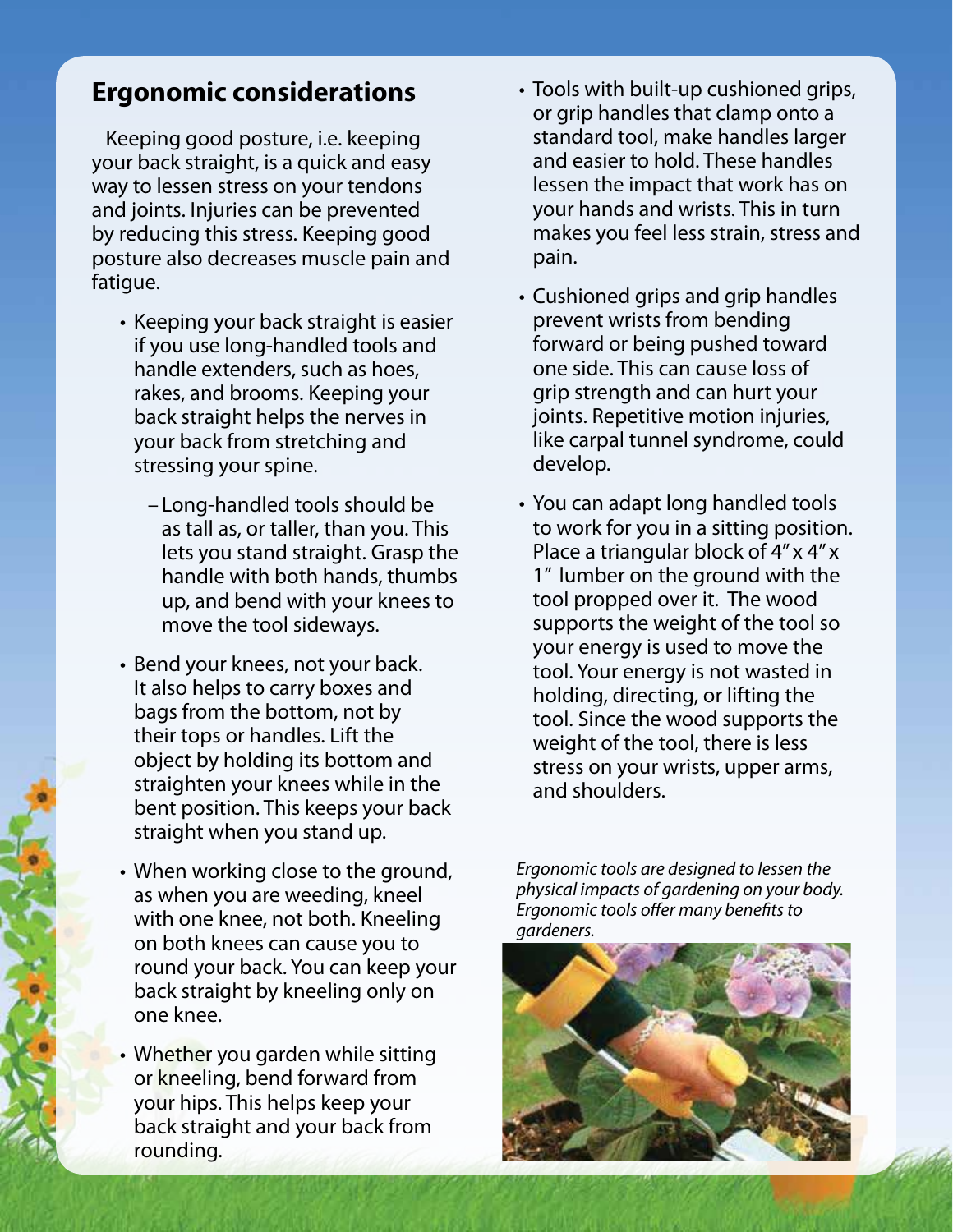- Stay healthy. Your chances of injury are reduced because ergonomic tools are designed to fit your natural body positions. The tools force you to work in a good posture without extreme leaning or twisting. Since ergonomic tools do not require you to use a lot of force, you reduce the chance of back and shoulder injuries. You are also less likely to develop repetitive stress injuries, like carpal tunnel syndrome.
- Do more in less time. Ergonomic tools are designed to be efficient. You can complete more in the same amount of time as it takes to do chores with non-ergonomic tools. Since ergonomic tools force you to keep good posture, you will not tire out as quickly. For example, you can dig more and trim higher.
- Increase your capabilities. The basics of ergonomics is to keep you using the tool in a natural position. This increases efficiency because your power in doing the task is transferred through forward motion. You do not lose power to bending and twisting. For example, grip strength is at its highest when the wrist is straight. Testing has shown that people lose up to 25% of their grip strength when their wrist is bent. It is also dangerous to bend your wrists while gardening. This irritates the tendons in your wrists and hands.

#### **What to look for in ergonomic tools**

There are two main positions gardeners decide which fits you the best.

- Kneeling. The handle's shape and gears are easier to squeeze or incidence and gears are easier to squeeze and  $\frac{1}{2}$  arinoing surface are the two most gripping surface are the two most. important parts of ergonomic tools<br>
while kneeling. Look for a handle<br>
that can support the tool and be<br>
"(user friendly' to your hands, wrists<br>
and forearms. Make sure the handle<br>
can support a two-handed grip as<br>
some jo
- Buy hand tools that fit your hand. There are many different designs. Try them all out to
- are in when gardening. Gardeners are  $\begin{array}{c} \text{e} \\ \text{e} \\ \text{e} \\ \text{e} \\ \text{f} \\ \text{f} \\ \text{f} \\ \text{f} \\ \text{a} \\ \text{b} \\ \text{c} \\ \text{c} \\ \text{d} \\ \text{d} \\ \text{e} \\ \text{f} \\ \text{f} \\ \text{f} \\ \text{f} \\ \text{f} \\ \text{f} \\ \text{f} \\ \text{f} \\ \text{f} \\ \text{f} \\ \text{f} \\ \text{f} \\ \text{f} \\ \text{f} \\ \text{$ 
	- of time and more comfortably.